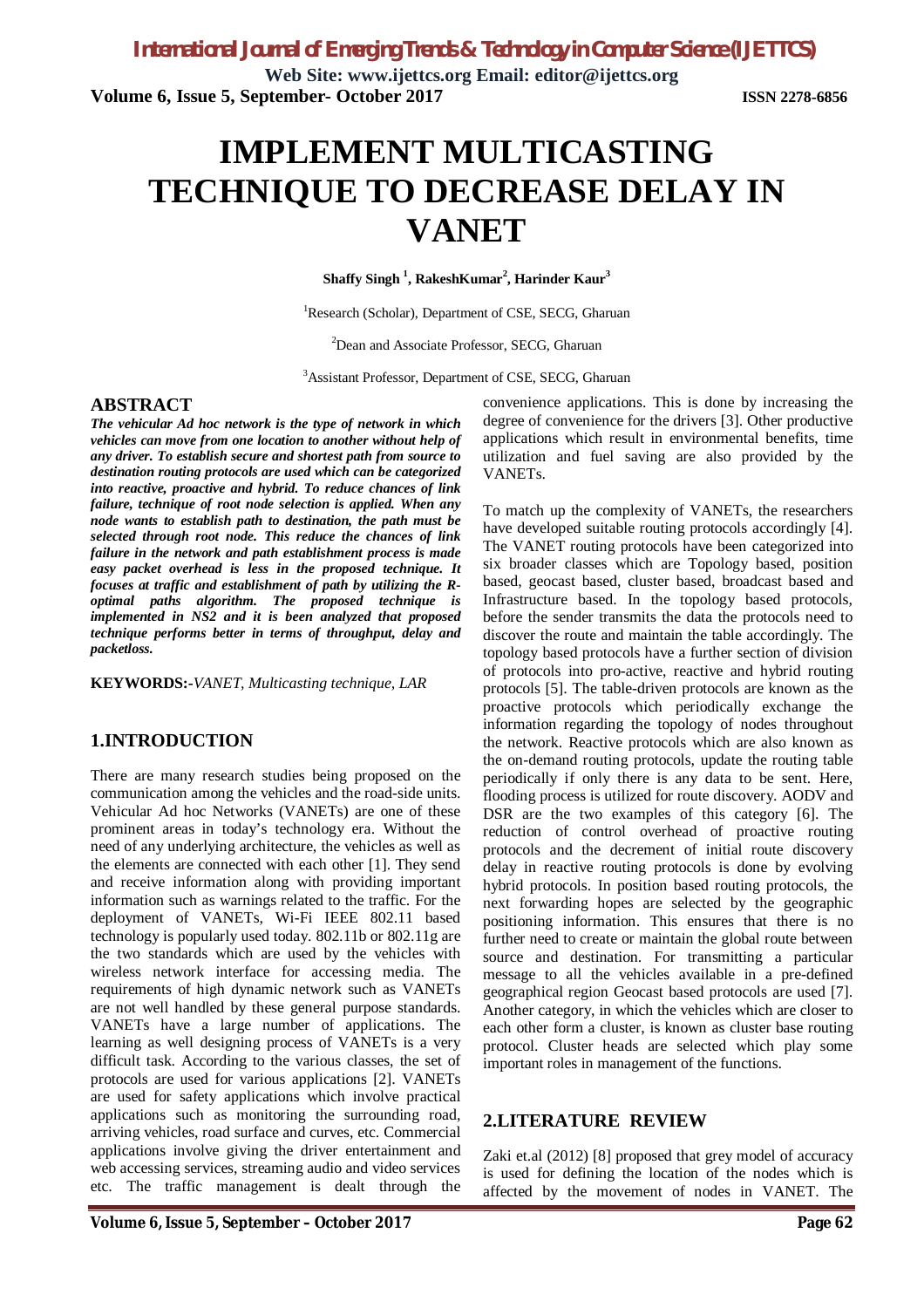**Web Site: www.ijettcs.org Email: editor@ijettcs.org**

### **Volume 6, Issue 5, September- October 2017 ISSN 2278-6856**

information of the nodes such as the distance of the node to the intersection point and the speed in which the stable location servers are selected is used here. The prediction algorithm used here, filtered the noise of the data and produced accurate location of the destination. The delivery of packets to the destination is increased in this process and the end to end delay for routing packets is reduced.

Mustafa et.al (2010) [9] proposed in this paper the different ad hoc routing protocols in VANET. The objective of this paper is to recognize which ad hoc routing method performs better in highly mobile environment of VANETs. MATLAB is used in this paper for plotting graphs of comparing the results for selecting appropriate routing protocols. High throughput and low packet drop is seen in AODV and GPRS in city environment. In highway as well as the city environments, the GPRS shows better performance as compared to the AODV in VANET.

Ledy, et.al (2009) [10] represent on V-AODV a version of aodv (ad-hoc on demand distance vector) especially created for vehicular ad-hoc networks (VANETs). Communication ray tracer, a realistic environment tool is used here. The results show that the basic propagation model is not suitable for the ns2 because of its unsuitability in VANETs. Using the routing metric which is based on delay and BER, the first parameter is more relevant in terms of QoS.

Nzouonta, et.al (2009) [11] represent a paper which lists the classes of routing protocols which are used in VANET. A scenario is proposed here which is based on road paths which consist of successions of road intersections. 40% of improvement is shown in this technique by the simulation results. RBVT-P improves the performance up to 85% which is less in the other compared protocols.

Ohtaki, et.al (2006) [12] proposed a paper in which ant based routing algorithm is used. A scalable ant based routing algorithm is proposed which keeps the paths short. The probability of packet forwarding is updated by using multistep time to the live scheme. The results show that the proposed algorithm establishes shorter math as compared to the conventional ant based algorithm which has similar signalling overhead.

Ko, et.al (2000) [13] introduced a mobile ad hoc network which consists of wireless hosts that may move often. This paper suggests an approach to utilize location information to improve performance of routing protocols for ad hoc networks. By using location information, the proposed Location-Aided Routing (LAR) protocols limit the search for a new route to a smaller "request zone" of the ad hoc network. Two algorithms are presented to determine the request zone, and also suggest potential optimizations to the algorithms. This results in a significant reduction in the number of routing messages.

### **3.Location-Aided Routing (LAR) protocol**

Similar to the protocols such as AODV and DSR, LAR is also an on demand routing protocol that minimizes the routing overhead within the network with the help of location information of the mobile nodes. The packets are forwarded within the request zone only within this method. A route request packet (RREQ) is sent to the destination with the help of position information to the destination within a particular request zone. For instance, there is a need to find a route between sender node (S) and destination node (D). The data is transmitted to the other node that belongs to the request zone only. The area should be the expected zone in case if the node wishes to send packets to the other nodes within the network. In other case, the packet is only transmitted within the request zone. There are two zones called the expected and request zones present within the LAR protocol. The flooding similar to DSR is utilized here for discovering the route. However, the flooding is limited within the request zone area. For the need of flooding route request packet for destination within the request zone the location information of the node is utilized and there is no need of acquiring other detailed information.

There is in some cases such as when the destination is very far from the sender node or when the route requests are not delivered well, no route request packet received by the destination. The route discovery process needs to be reinitiated by the sender in such scenarios. A timeout out is thus set by the sender during the route discovery process. If there is no route reply received within the timeout interval provided, a new route discovery is generated. The sequence number generated here is different from the previous one. There are multiple receptions detected for same route request with the help of sequence numbers. If there is no route request received by the destination or when the route reply message is lost the timeout may occur. In cases where whether an existing route is broken between the nodes or there is no route present, the route discovery process gets started.

## **4.PROPOSED METHODOLOGY**

In the proposed work some root nodes are defined within the complete network under which further the leaf nodes are defined. On the basis of prediction based technique required for multicasting the root is decided for the leaf node. On the basis of distance amongst the nodes, the tree is maintained by the root nodes. The routing table is maintained by the root nodes. The information related to the leaf nodes is stored within the routing table. The stored information is delivered to RSUs by the root nodes. This is done before requesting the path for destination. There is a proper communication within RSU and source node. With the help of R-optimal path algorithm, the RSU provides information related to the lead node for establishing a path. Only the nodes that have an access to the required leaf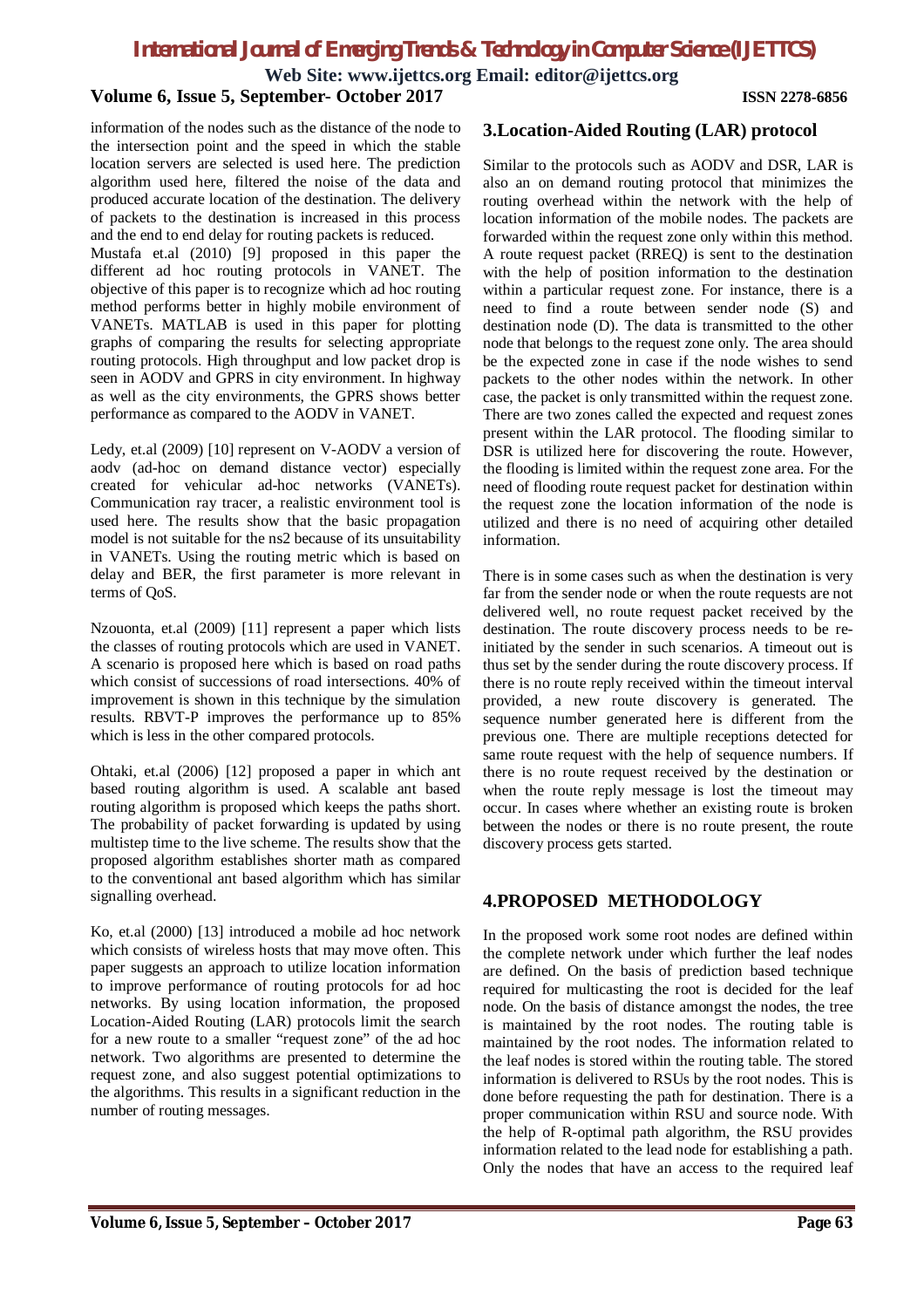**Web Site: www.ijettcs.org Email: editor@ijettcs.org**

# **Volume 6, Issue 5, September- October 2017 ISSN 2278-6856**

node can be sent the route request packets from the source node.

### **R-optimal path algorithm**

```
Set M Mobile Node's 
Set S sender and R receiver
Node Routing = AODV
Set Route 
{ If (route found(from S to R)) 
   { 
     Checking resistance of route; 
     If (route \Rightarrow 1)
       { 
     Searching for nearest nodes 
     Trying to establish path through root node 
     root node is transmitting acknowledgement
  } 
} 
  Else 
     {
     destination host unreachable
     }
} 
     {
       Creation of new node(root);
     {
       Data sending between source to destination by 
using root node
{ 
  O_{++};
```

```
Saving the receiving data; 
}
  destination picks data from I 
  node;
```
retrieve back to sender by ACK ;  $\}$  } }

# **5.EXPERIMENTAL RESULTS**

The simulation of the proposed technique is performed by considering the parameters given in table 1 **Table 1:** Parameter table

| <b>Parameter</b> | <b>Values</b>    |
|------------------|------------------|
| Anteena type     | Omi directional  |
| Channel          | Wireless channel |
| Standard         | 802.11           |
| Area             | 800 *800         |
| No of nodes      | 34               |
| Frequency        | $2.4$ Ghz        |
| Range            | 18 meter         |



As shown in figure 1, the technique of broadcasting is applied for the path establishment which is existing algorithm and technique of multicasting is applied which is the proposed algorithm for the path establishment in the network. This leads to increase the network throughput which is illustrated in the figure.



As shown in the figure 2, the proposed and existing techniques are compared in terms of packetloss. It is been analyzed that packetloss of the proposed is less and compared to proposed technique.